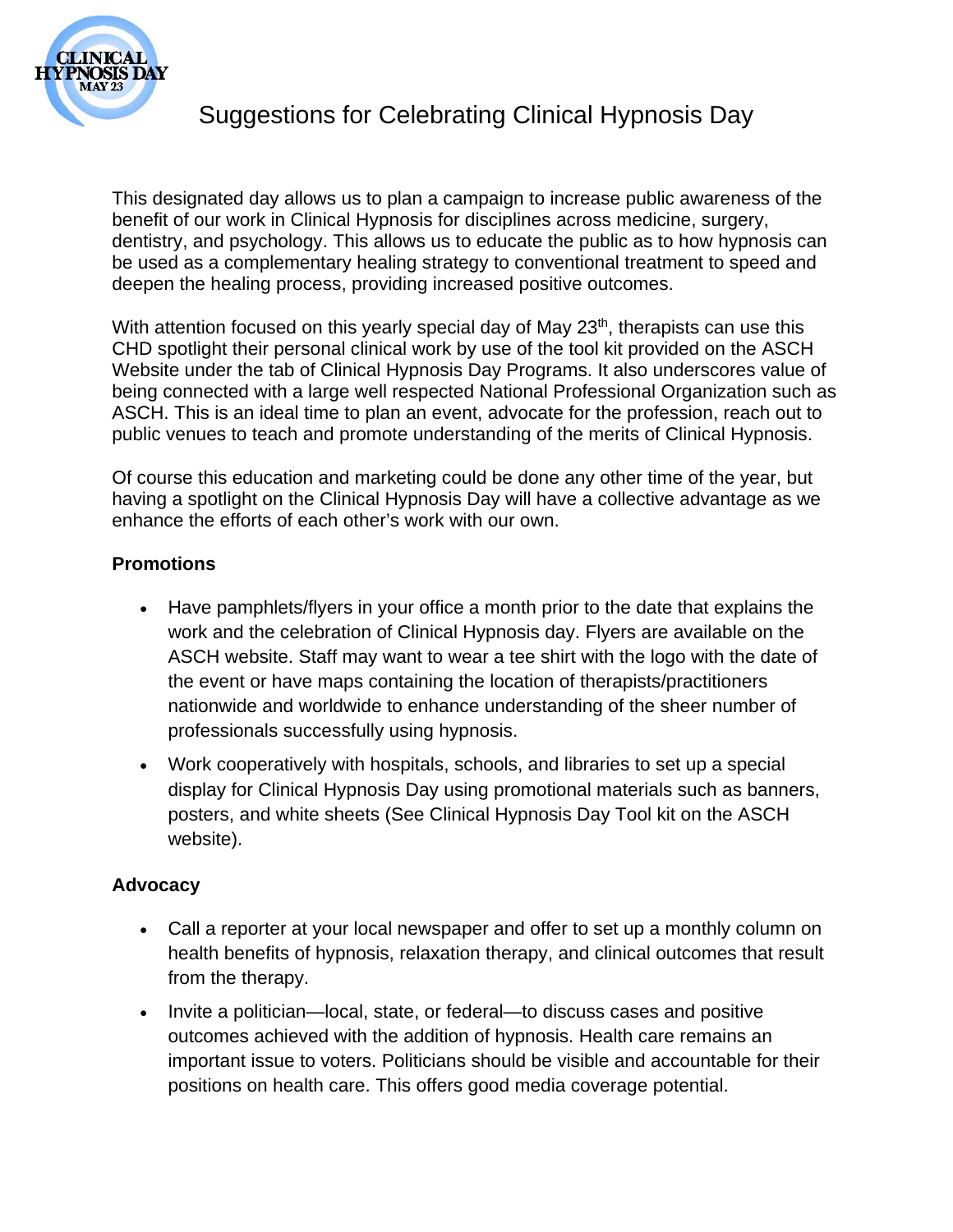# Suggestions for Celebrating Clinical Hypnosis Day

- Request a hearing before local government, or arrange a "town hall" meeting on insurance coverage of hypnosis, and the benefits that could occur if this was better reimbursed and made a standard part of medical care.
- Request a proclamation from your mayor/governor declaring May 23 as National Clinical Hypnosis Day. (A sample proclamation is available in the Toolkit.)
- Recognize all professionals trained in hypnosis who are in your state legislature, and hold an event at the state capitol. Take the opportunity to educate state legislators about the role and value of hypnosis in the health care system.

#### **Events**

- Hold a special introductory workshop on the benefits of clinical hypnosis. Distribute and discuss the handout from the toolkit that illuminates what hypnosis is dispelling myths about the practice.
- Attend Health Fairs locally and promote the practice of hypnosis, maybe even teach relaxation and self-hypnosis there to individuals or groups.
- Call the American Cancer Society, or your hospitals Cancer Support System to provide educational tutorials and demonstrations on the benefits of hypnosis for symptom control during cancer treatment. Promote a positive, realistic vision of hypnosis by sponsoring a health fair or booth at your hospital, school, or church, conducting or organizing a walk-a-thon or event to teach relaxation therapy and self-hypnosis.
- Consider outreach to The Multiple Sclerosis Organization, The American Heart Society, The Kidney Foundation etc. to promote the use of hypnosis for symptom relief and wellness practice.
- Offer to do grand rounds on hypnosis and the benefits, using clinical cases to illustrate the positive outcomes. May also talk to the departments of Medicine/Surgery/Pediatrics/OB-GYN to educate and offer to set up a clinical hypnosis service.
- Contact schools to give a lecture at their general assembly for the students or teach after school electives/seminars on stress reduction and problem solving using clinical hypnosis. Sponsor a school-wide event, such as one for students.
- Contact a local celebrity who has spoken about health care, has been a patient, or has a family member who has been a patient, and request a sponsorship of Clinical Hypnosis Day. Hold an event where the celebrity can speak about a personal experience involving hypnosis.
- Host a fund-raiser, such as a walk-a-thon, and donate the money to a local charity. Emphasize the importance of hypnosis in the nation's health care